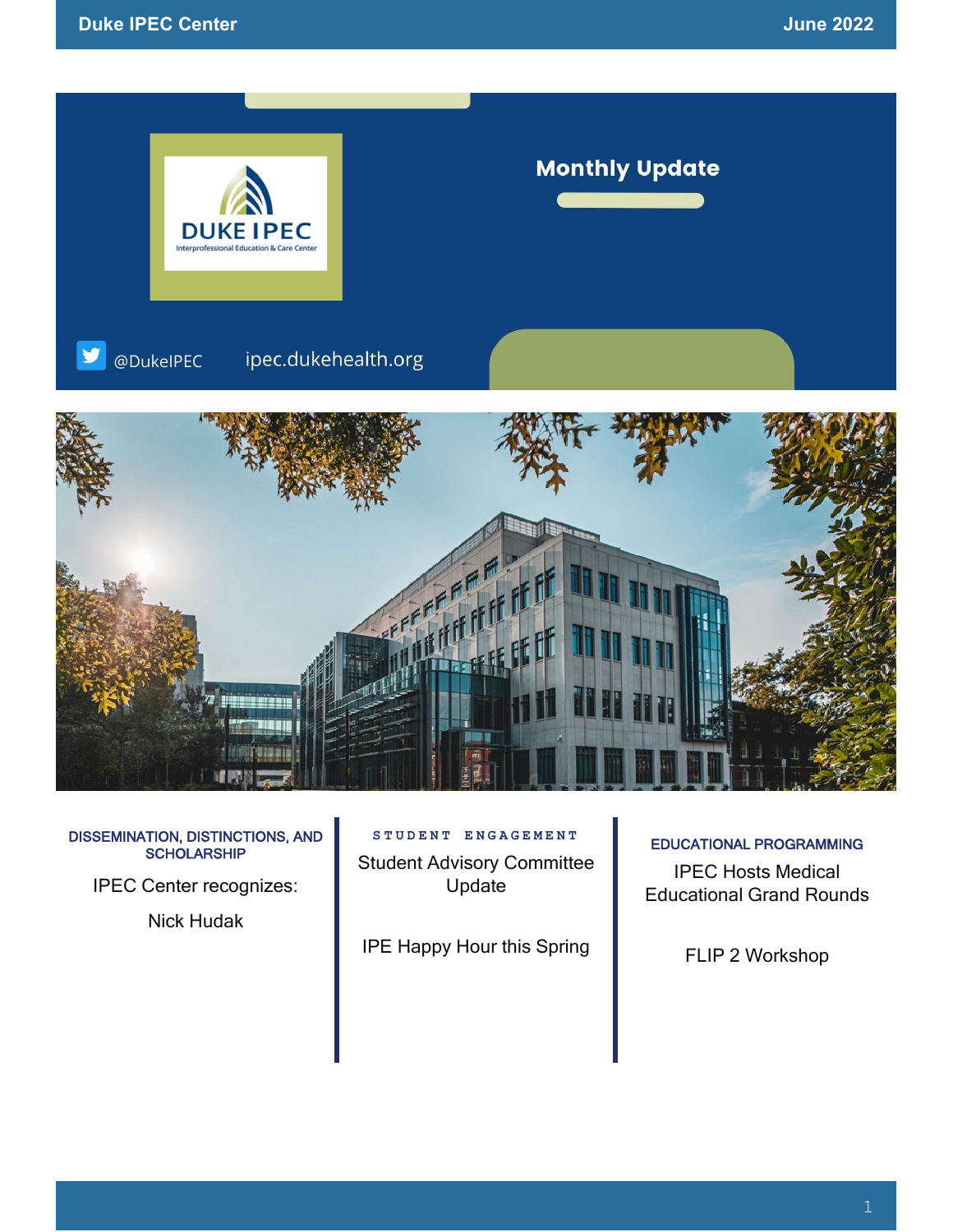### MSK CASE CONFERENCE SERIES

A team convened by the Center representing PT, OT, PA, NP, and MD programs and representing a range of disciplines, including Rheumatology, Orthopedic Surgery, Sports Medicine, and Primary Care is offering a series of virtual case conferences for students this year. Topics have included "The Clinical Exam & Diagnostic Reasoning" and "Imaging: What to Order When?". Sessions involve small group case discussions and expert panel topic reviews.

The team offered a session on June 7 on threatened limb loss with an all-star IP panel including a patient and reps from nursing, surgery, hospital medicine, PT, and podiatry. A follow up in-person session will occur on June 21 6-7:30P in the IPE building and feature innovative approaches to collaborative care of people with limb loss.

# Dissemination, Distinctions, and Scholarship



Congratulations to Nick Hudak, Mpa, Msed, PA-C! Nick has recently been named the Assistant Editor for the Journal of PA Education. Help us celebrate Nick!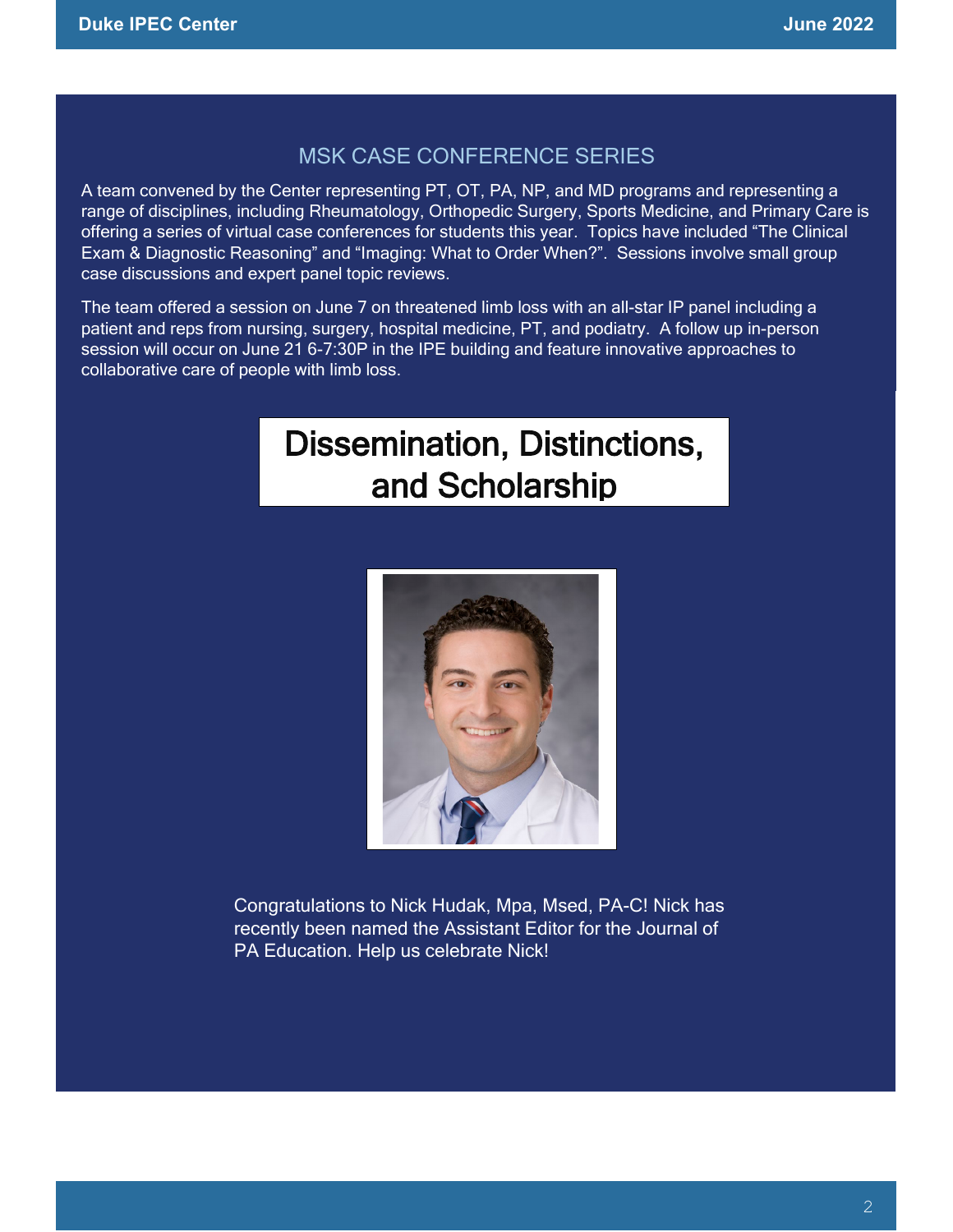### Educational Programming

The Center held Foundations of Learning in Interprofessional Practice (FLIP!) Workshops for the spring to provide health professions students with interactive, case-based experience in interprofessional communication. Over 400 students from DPT, OTD, PA, ABSN, and MD programs learned about a variety of strategies for collaborating across professions to provide high quality patient care.









Be on the lookout for a future announcement regarding our upcoming FLIP 1 workshop in the fall of 2022!

## IPEC Center hosts Education Grand Rounds

On May 18, the IPEC Center hosted Healthcare Education Grand Rounds. Dr. Christopher Lunsford and Dr. Marion Quirici presented on Disability Conscious Medicine. Both speakers presented the scope of issues with able-ism in society, healthcare, and health professions education. Practical advice was offered on raising awareness and ability to advocate and clinicians, teachers, and community members. Many thanks to Drs. Lunsford and Quirici.